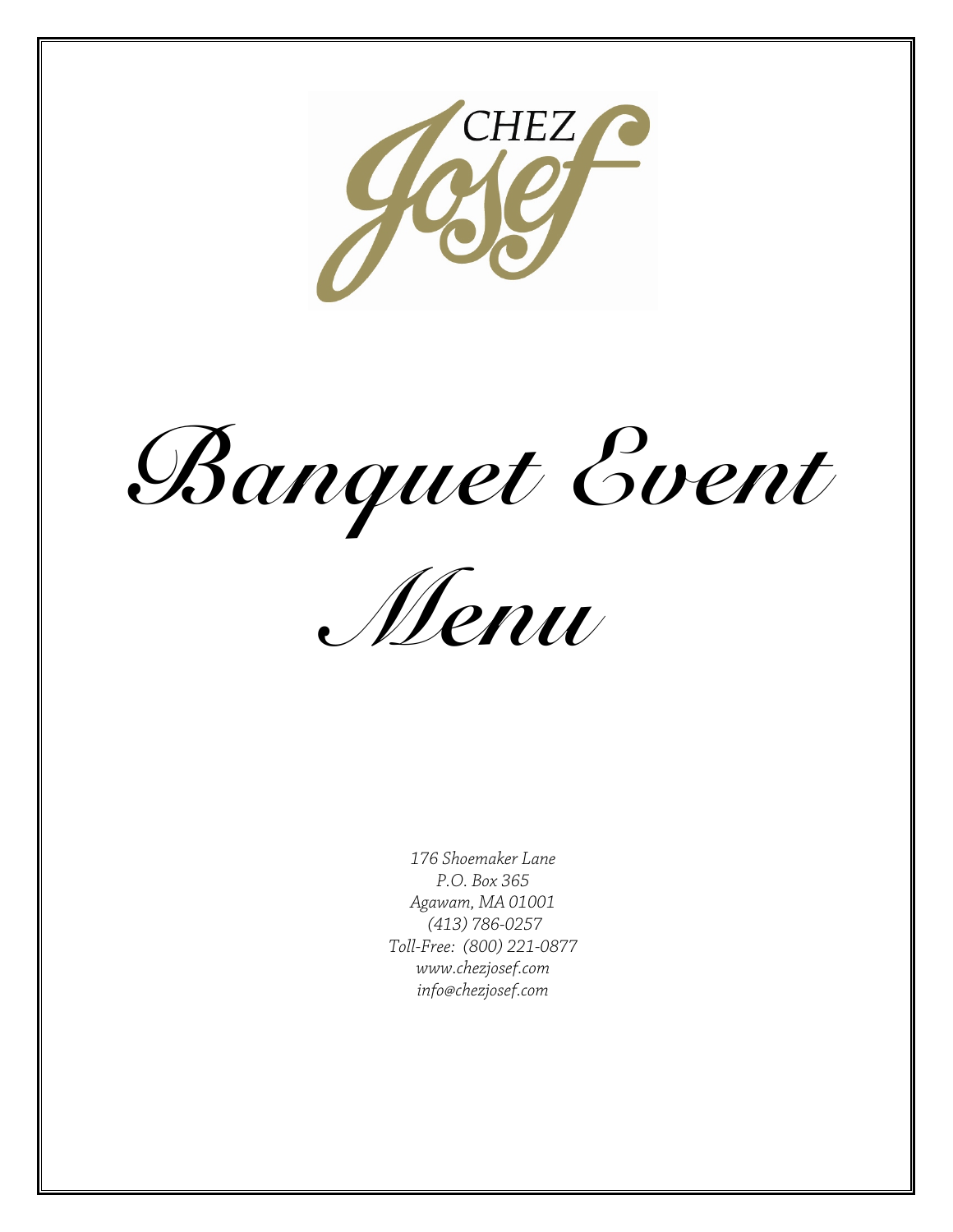# *Three Course Plated Dinner*

(Plated Luncheons Deduct \$5.00 for Weekdays & \$3.00 for Weekends)

### Choice of First Course:

Accompanied by an Assortment of Fresh Breads

Chilled Fresh Fruit Garnished with Seasonal Berries Fresh Pineapple Supreme Gondola of Melon (in season) Fruit Sorbets: Lemon, Raspberry, Kiwi, Peach or Strawberry \* Cajun Gumbo Chicken Consommé With Pastina, Escarole, and Mini-Honeydew Mint Meatballs Chicken Rice \* Cream of Broccoli \* New England Clam Chowder Minestrone \* Pasta Fagiole Tortellini French Onion au Gratin \* Cream of Wild Mushrooms Fruit Soup: Strawberry, Peach, or Strawberry-Banana Twin Melon Soup Vichyssoise Gazpacho \* Denotes Soups That May be Presented in a Bread Bowl \$1.95

Fresh Mixed Garden Salad

Served with Your Choice of Two Dressings: Italian, Poppyseed, Russian, Lemon Thyme, Parmesan Peppercorn, Ranch, French, Honey Dijon, Bleu Cheese, Balsamic or Raspberry Vinaigrette

# *Please Choose Two Entrees*

# Choice of Entrees:

| Poultry                                         |         |
|-------------------------------------------------|---------|
| Broiled One-Half Chicken, Maitre d'Hotel        | \$27.65 |
| Chicken Supreme                                 | \$31.25 |
| Chicken Marengo                                 | \$31.25 |
| Chicken au Pommes                               | \$31.70 |
| Chicken Champignon                              | \$31.70 |
| Chicken Mandarin                                | \$31.70 |
| Chicken Cape Cod                                | \$31.70 |
| Chicken Florentine                              | \$31.70 |
| Chicken Kiev                                    | \$31.70 |
| Chicken Veronique                               | \$31.70 |
| Sautéed Chicken Francaise                       | \$31.70 |
| Classic Chicken Marsala                         | \$31.70 |
| Chicken Piccata                                 | \$31.70 |
| Chicken Cordon Bleu                             | \$31.70 |
| Sweet Potato Encrusted Chicken Breast           | \$32.95 |
| Chicken Roulade, Mandarin or Florentine         | \$33.40 |
| Chicken Saltimbocca with Mushroom or Tomato     | \$33.40 |
| Chicken Duet ~ Please Select Two Styles:        | \$33.40 |
| Francaise<br>Piccata                            |         |
| Framboise Marsala                               |         |
| Veronique Sweet Potato Encrusted                |         |
| Rock Cornish Hen (Semi-Boneless Stuffed w/Rice) | \$33.40 |
| Chicken Oscar                                   | (MP)    |
| Chicken Wellington with Sauce Madeira           | \$34.40 |

# Meats

| Glazed Ham with Fruit Sauce                         | \$23.40 |
|-----------------------------------------------------|---------|
| Roast Beef with Sauce Bordelaise                    | \$32.50 |
| Roast Leg of Lamb Au Jus                            | \$32.50 |
| English Cut Prime Rib of Beef, Au Jus               | \$33.40 |
| Roast Prime Rib of Beef, Au Jus                     | \$34.25 |
| Broiled Filet Mignon of Beef:                       |         |
| Sauces for Steaks ~ Champignon, Marsala or Chasseur |         |
| 6 ounce (served with rice)                          | \$34.90 |
| 7 ounce (served with rice)                          | \$35.25 |
| 8 ounce                                             | \$35.70 |
| Delmonico Steak                                     | \$34.25 |
| New Strip Steak                                     | \$34.25 |
| Sauces for Steaks ~ Champignon, Marsala or Chasseur |         |
| Broiled Lamb Chops with Mint Jelly                  | \$34.65 |
| Roast Rack of Lamb with Mint Jelly                  | (MP)    |
|                                                     |         |
| Veal                                                |         |
| Veal Cordon Bleu                                    | \$33.40 |
| Veal Francaise                                      | \$34.25 |
| Veal Marsala                                        | \$34.25 |
| Veal Piccata                                        | \$34.25 |
| Veal Duet ~ Please Select Two Styles:               | \$35.05 |
| Francaise, Marsala or Piccata                       |         |
| Veal Oscar                                          | (MP)    |
| Veal Saltimbocca                                    | \$35.05 |
| Broiled Veal Chop with Demi-Glace Sauce             | (MP)    |

#### Pork

| Roast Center Loin Mustard Herb Crust with Sauce Robert | \$31.25 |
|--------------------------------------------------------|---------|
| Stuffed Double Cut Rib Chop with Sauce Robert          | \$31.70 |

# Vegetarian

| Roasted Vegetable Napoleon                            | \$31.70 |
|-------------------------------------------------------|---------|
| Accompanied with Pasta Pillows & Artichokes Francaise |         |
| Portobello Mushroom Ensemble                          | \$31.70 |

#### **Seafood**

| Baked Boston Scrod                                        | \$31.25 |
|-----------------------------------------------------------|---------|
| Stuffed Filet of Sole Almondine with Lemon Dill Sauce     | \$31.50 |
| Sole Française                                            | \$31.50 |
| Fresh Native Brook Trout with Lemon Beurre Blanc          | \$30.80 |
| Grilled Atlantic Swordfish with Lemon Dill Sauce          | \$34.75 |
| Baked Seafood Stuffed Shrimp with Drawn Butter (5 Shrimp) | \$34.25 |
| Pan Seared Salmon                                         | \$33.75 |
| Sauces for Salmon ~ Lemon Dill or Tropical Salsa          |         |
| Marinated Asian Salmon                                    | \$33.75 |
|                                                           |         |

# Surf and Turf

| Prime Rib of Beef and A Jumbo Seafood Stuffed Shrimp | \$35.50 |
|------------------------------------------------------|---------|
| 7oz. Filet Mignon and A Jumbo Seafood Stuffed Shrimp | \$36.95 |
| 7oz. Filet Mignon and Coquille St. Jacques           | \$40.05 |
| 7oz. Filet Mignon with Grilled Swordfish             | \$41.20 |
| 7oz. Filet Mignon with Baked Lobster Tail            | (MP)    |
| 7oz. Filet Mignon with Pan Seared Salmon             | \$41.20 |

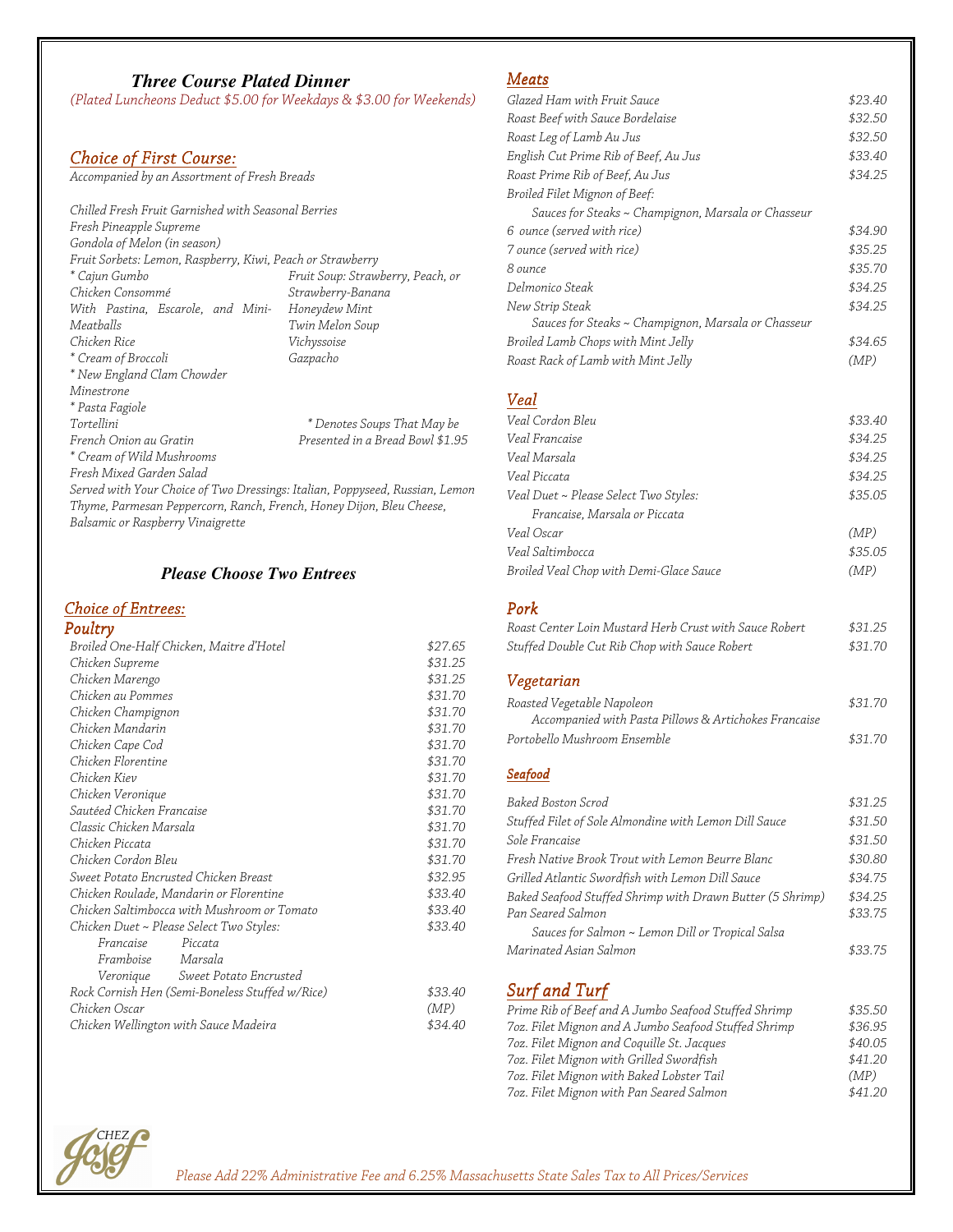### Starch (Please Select One)

Baked Potato with Sour Cream & Chives Sweet Potato Rosette Swiss Scalloped Potato Greek Rice Pilaf

#### Vegetables (Please Select One)

Acorn Squash Boat (Seasonal) Fresh Vegetable Medley Buttered Peas Parisian Calypso Glazed Carrots Zucchini & Mushrooms Marinara Carrots & Sugar Snap Peas Green Beans & Mushrooms Zucchini & Mushrooms Italian Style Cauliflower or Broccoli with Cheddar Cheese Asparagus (\$1.50 per person) Grilled Summer Vegetables (\$.95 per person) Caramelized Root Vegetables (\$1.25 per person)

#### Dessert (Please Select One)

All Chez Josef Ice Creams & Sorbets Are Homemade Ice Cream Cannoli with Hot Fudge Fudge Almond Glace Fudge Oreo Glace Black Raspberry Melba Ice Cream Pie Chez Josef's Famous Mud Pie Raspberry Cappuccino Pie Grasshopper Ice Cream Pie Strawberry Ice Cream Pie Oreo Ice Cream Pie Chez Josef's Ice Cream Parfaits Black Raspberry, Chocolate Mint, Cream de Menthe, Dutch Apple Hot Fudge, Peach Blossom, Strawberry, Vanilla- Orange, Carmel Spumoni with Melba Sauce Fruit Sorbets Strawberry, Orange, Kiwi, Peach, Lemon or Raspberry Chocolate Raspberry Mousse Strawberry Amaretto Mousse Black Forest Cake

#### Dinner Beverages

Brewed Regular & Decaffeinated Coffees & Assorted Hot Teas

#### **Special Complimentary Services Facilities**

WIFI equipped Dinning Rooms Meeting Rooms \* Audio Visual Aids \* Staging/Risers Informational Posters (8½" x 11" or 18" x 22") Maps for Out of Town Guests \* Seating Place Cards V.I.P. Rooms with Complimentary Beverages Floral Table Centerpieces And Exceptional Selection of Linens to Coordinate Your Affair Assistance with Hotel & Transportation Accommodations

# **Elegant Menu Enhancements**

# Cold Hors d'Oeuvres

| Fresh Vegetable Crudités Display and Dips                | \$3.25 |
|----------------------------------------------------------|--------|
| Assortment of Seasonal Fruit Display                     | \$3.50 |
| Pineapple Tree with Skewers of Fresh Fruit               | \$3.50 |
| Chef's Selection of Fine Domestic Cheeses                | \$3.95 |
| International Cheese, Fruit & Vegetable Crudités Display | \$4.95 |
| Traditional Antipasto Display                            | \$4.95 |



Baked Red Bliss Potatoes Twice Baked Potatoes Garlic Mashed Potato

Ratatouille Green Beans Almondine Squash Medley Stir Fry Vegetables Buttered Corn

#### Hot Hors d'Oeuvres (Please Select 6 Items)

Hot Hors d'Oeuvres - Circulating Service<br>\$9.95 Hot Hors d'Oeuvres - Buffet & Circulating Service \$11.95

Bacon Pineapple Tidbits Spanakopita Dim Sum with Ginger Sauce Vegetable Spring Rolls Vegetable Tempura Cocktails Franks en Chemise Artichokes Florentine General Chez Chicken Fried Fantail Shrimp Seafood Stuffed Mushroom Caps Risotto Balls \* Mussels Zuppa \* Clams Casino

Stuffed Pierogi Thai Chicken in Phyllo Shell Fried Chicken Fingers Sesame Chicken in Phyllo Tomato & Basil Bruschetta Teriyaki Steak Mini Quiche Lorraine Italian Meatballs Fried Mozzarella Maryland Crab Cakes \* Spare Ribs \* Smoked Kielbasa w/Sauerkraut

\* Denotes Items Exclusively Offered with Buffet & Circulating Service

#### Taste of Tuscany Station  $$6.75$

Freshly Grilled and Marinated Vegetables, Specialty Breads, Tomato & Basil Brushetta, Polenta, Stuffed Artichokes & Fresh Bocconcini Mozzarella. Personalize This Boutique with Our Chefs Slicing Your Favorite Italian Meats and Cheeses to Order

#### Raw Bar

#### MP

### Frutti De Mar Offering  $$3.35$

Citrus Vinaigrette Marinated Tender Bay Scallops, Peeled Shrimp, Langostinos, Mussels, Calamari and Vegetables

#### Oriental Station (Select 3 Items)  $$6.25$

General Chez Chicken, Steak Teriyaki, Fried Rice, Peanut and Sesame Vegetable Lo-Mein, Stir-Fried Vegetables or Vegetable Dumplings

#### Italian Station (Select 2 Items)  $$5.95$

Garlic Bread Sticks Accompany This Station Pasta Primavera, Pesto Pasta, Bowtie Alfredo, Fettuccine Scampi Angel Hair Pasta with Sun-Dried tomatoes, Pasta Pillows, Pasta Amatraciana or Tortellini Alfredo

#### **Mexican Station** \$5.75

Grilled Chicken or Beef Fajitas, Beef Tacos, Vegetable & Cheese Quesadillas, Crisp Nachos, Salsa & Sour Cream

# Cajun Boutique (Select An Option) \$6.50

Served with Jambalaya and Crawfish Beignets Blackened & Grilled Tuna or Catfish or Bourbon Style Chicken

#### Sushi Station  $$6.95$

Custom Maki, Nigri & Traditional "Sushi Grade" Salmon & Tuna, Traditional Vegetable Maki, Tamari, Pickled Ginger, Wasabi & Soy Sauce Assorted Vegetable and/or Seafood Sushi May Be Circulated \$4.25

# **Carving Station**

| Smoked Ham                                    | \$5.25  |
|-----------------------------------------------|---------|
| Herb Encrusted Roast Turkey                   | \$5.25  |
| Honey Glazed Corned Beef                      | \$5.25  |
| Steamship Round of Beef                       | \$6.25  |
| Roast Sirloin of Beef                         | \$8.95  |
| Roast Rack of Lamb                            | (MP)    |
| Broiled Tenderloin of Beef, Horseradish Sauce | \$13.25 |

Please Add 22% Administrative Fee and 6.25% Massachusetts State Sales Tax to All Prices/Services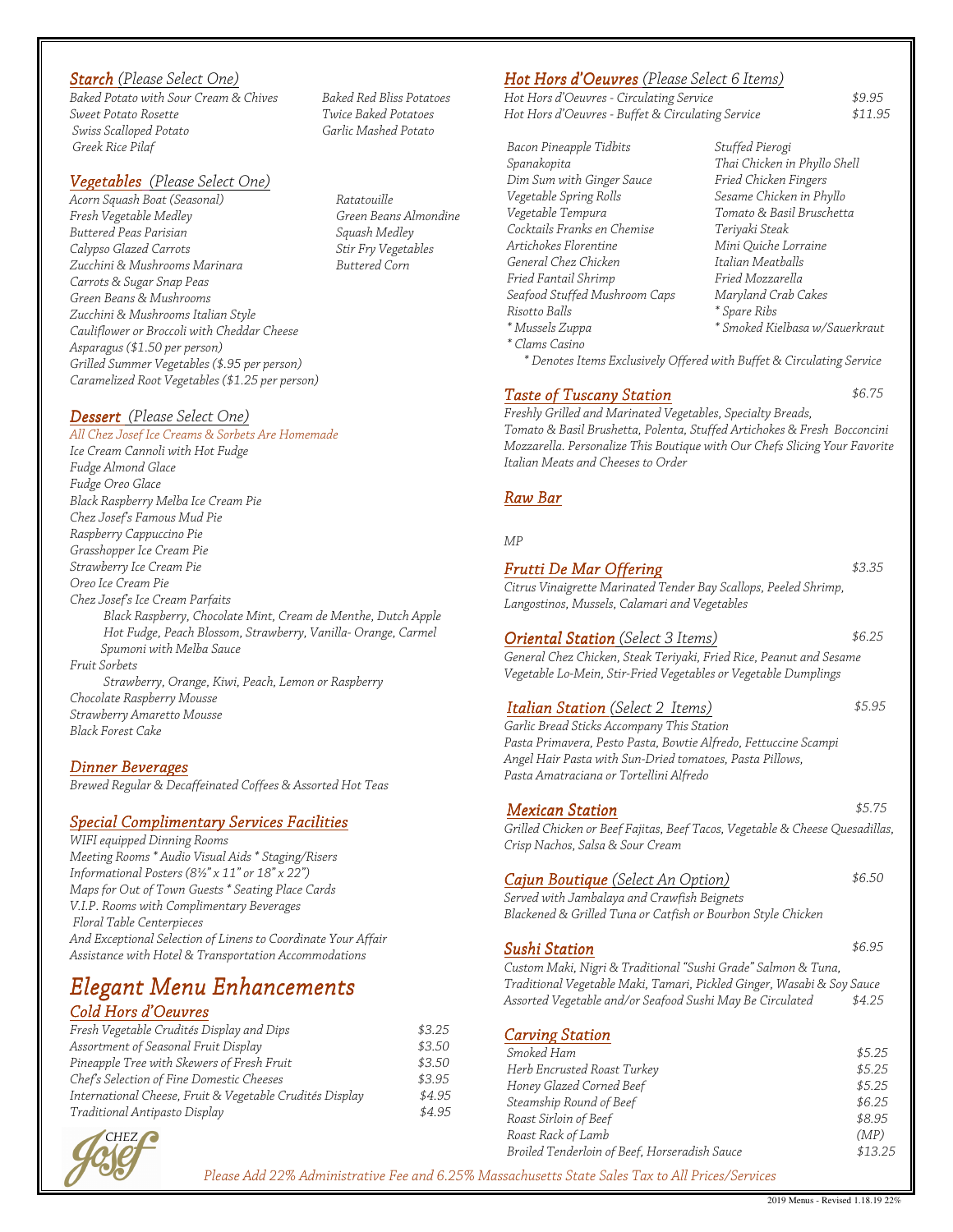# Chez Josef Bread Bakery \$2.50

Chez Josef Boasts a Delectable Assortment of Breads, Rolls & Other Freshly Baked Delights for Your Enjoyment. Our Pastry Chef's Daily Selections will be Served to Your Guests in the European Style, as a Host or Hostess Offers Fresh Breads to Each Table.

#### Appetizers

#### Cold

| Pineapple Sunburst with Peach Coulis                             | \$1.95 |
|------------------------------------------------------------------|--------|
| Strawberries with Triple Sec (in season)                         | \$1.50 |
| Melon With Prosciutto                                            | \$2.25 |
| South Sea Delight (in season)                                    | \$2.50 |
| Half Pineapple or Seasonal Melon Filled with Fresh Fruit         | \$2.75 |
| Meringue Basket Filled with Fresh Fruit                          | \$2.75 |
| Genoa Antipasto ~ Served Family Style                            | \$4.50 |
| Genoa Antipasto ~ Served Individually Plated                     | \$5.25 |
| Gulf Shrimp Cocktail with Cocktail Sauce & Lemon Wedge           | (MP)   |
| Seafood Cocktail with Cocktail Sauce & Lemon Wedge               | (MP)   |
| Hot                                                              |        |
| Seafood Newburg in Puff Pastry                                   | \$3.25 |
| Stuffed Pasta Pillows                                            | \$2.95 |
| Stuffed Portobello Mushrooms                                     | \$3.35 |
| Seafood St. Jacques                                              | \$4.50 |
| Garlic Risotto Cakes with Rosemary, Tomato Coulis                | \$2.50 |
| Eggplant Involtini Stuffed with Prosciutto                       | \$3.95 |
| Stuffed with Prosciutto & Mozzarella Served on Greens or Risotto |        |

#### Pasta

| Select a Pasta and A Sauce                                       | \$2.50 |
|------------------------------------------------------------------|--------|
| Pasta: Rigatoni, Ziti, Penne, Bowtie, Fettuccini or Tortellini   |        |
| Sauce: Marinara, Meat Sauce, Pomodoro Fresco, Pesto Amatraciana, |        |
| Aglio e Olio or Vodka Tomato Cream                               |        |
| Pasta Primavera, Vegetable                                       | \$2.50 |
| Manicotti with Homemade Meat Sauce                               | \$3.00 |
| Linguini with White or Red Clam Sauce                            | \$3.00 |
| Fettuccine a la Scampi                                           | \$2.95 |
| Seafood Paella ~ Shrimp, Scallops, Clams & Mussels               | \$4.95 |
| Zuppa di Pesce                                                   | \$4.95 |
| Salad                                                            |        |
| Greek Salad                                                      | \$1.50 |
| Feta Cheese & Kalamata Olives                                    |        |
| California Salad                                                 | \$1.75 |
| Hearts of Lettuce, Tomato, Grape Tomatoes, Green                 |        |
| Peppers, Rosebud Radishes, Cucumbers & Sautéed                   |        |
| Almonds                                                          |        |
| Hearts of Romaine, Mango Garnish                                 | \$2.50 |
| Caesar Salad                                                     | \$1.95 |
| Toasted Herbed Croutons & Shaved Parmesan                        |        |
| Sliced Native Tomato & Fresh Mozzarella Cheese                   | \$2.25 |
| Served Upon a Bed of Fresh Greens                                |        |
| Mesclun Salad, Confetti of Peppers & Grape Tomatoes              | \$2.50 |
| Chopped Salad                                                    | \$2.75 |
| Baby Field Greens with a Cucumber Sash,                          | \$2.95 |
| Candied Walnuts & Dried Cranberries                              |        |
| Intermezzo                                                       |        |
| Fruit Sorbet: Lemon, Raspberry, Kiwi, Peach or Strawberry        |        |
| Served with a Splash of Champagne                                | \$1.50 |
| In a Crystallized Ice Cup with a Ring of Herbs                   | \$2.50 |
| Presented in a Poached Pear, Raspberry Drizzle                   | \$2.95 |

#### **Desserts**

| -----                                                    |        |
|----------------------------------------------------------|--------|
| Strawberry Shortcake                                     | \$1.35 |
| Vermont Apple Dumpling                                   | \$2.25 |
| Lemoncello Cheese Cake                                   | \$2.25 |
| New York Style Cheesecake with Fruit Toppings            | \$2.25 |
| Italian Cookie Display with Coffee Station               | \$1.95 |
| Family Style Fluted Waffle Ice Cream Baskets             | \$3.25 |
| Various Assorted Toppings                                |        |
| Assorted Danish Pastry Display & Coffee Station          | \$2.25 |
| Ice Cream Truffle with Coulis Sauce                      | \$2.25 |
| Warm Apple or Peach Crisp á la Mode                      | \$1.75 |
| Phyllo Basket with Fresh Fruit (in season)               | \$2.25 |
| Italian Pastry Display & Coffee Station                  | \$3.50 |
| Fresh Fruit with Chocolate Fondue or Amaretto Zabaglione | \$2.75 |
| Chocolate Dipped Fresh Fruit                             | \$2.75 |
| Traditional Tiramisu                                     | \$3.25 |
| Poached Pear Helen (in season)                           | \$3.25 |
| Crème Carmel                                             | \$1.65 |
| Crème Brulée                                             | \$1.65 |
| Berry Triffle                                            | \$2.95 |
| Flourless Chocolate Torte                                | \$2.95 |
| Chocolate Decadence Lava Cake                            | \$3.50 |
| Creations of Chocolate                                   | (MP)   |
| Ensemble of Petite Desserts                              | (MP)   |
| <b>Flaming Desserts</b> (Select One)                     | \$2.50 |

Accompanied with a Gaufrette Cookie Strawberry , Cherries Jubilee , Peach Brandy Banana Foster

#### Crepes Flambé (Select Two) \$3.75

Served with a Flavored Whipped Cream Strawberry, Peach, Mandarin, Cherry, Banana Chocolate

Mrs. Skole's Cookie Shop  $$2.25$ 

Home Baked Cookies Served to Your Guest From Our Brick Oven Peanut Butter, Sugar, Chocolate Chip and Oatmeal

#### Chez Josef's Viennese Sweet Table \$8.75

A Lavish Display of Superb Dessert Selections From which your guests can choose. An Ice Carving Serves as the Centerpiece for this Memorable Feast.

Offerings Include:

Assorted Petit Fours, Cakes, Tarts, Filled Turnovers, Italian Pastries, Éclairs, Rum Cakes, A Variety of Homemade Ice Cream Parfaits, Mousse Chantilly, Pineapple Palm Tree with Skewers of Fresh Fruits with Hot Fudge Fondue, Cannoli Station, Dessert Crepes Flambé, Fresh Fruit Cart with Chocolate Dipped Strawberries & Much More

# Ice Cream Sundae Station

\$4.25

Our Ice Cream Sundae Buffet is a particular favorite at all festive parties. Your Guests will enjoy filling freshly made Waffle Tulip Baskets with a choice of three flavored Ice Cream, Sorbets and assorted toppings to complete their delicious creation.

# Chocolate Fountain  $$4.75$

The Chocolate Fountain is the new rage and is the perfect touch for your special occasion. Imagine rich, warm chocolate flowing down three ties surrounding by Fresh Fruit, Brownies and Pretzels. If you're looking for something unique and elegant, "The Chocolate Fountain" is not only scrumptious but entertaining as well.